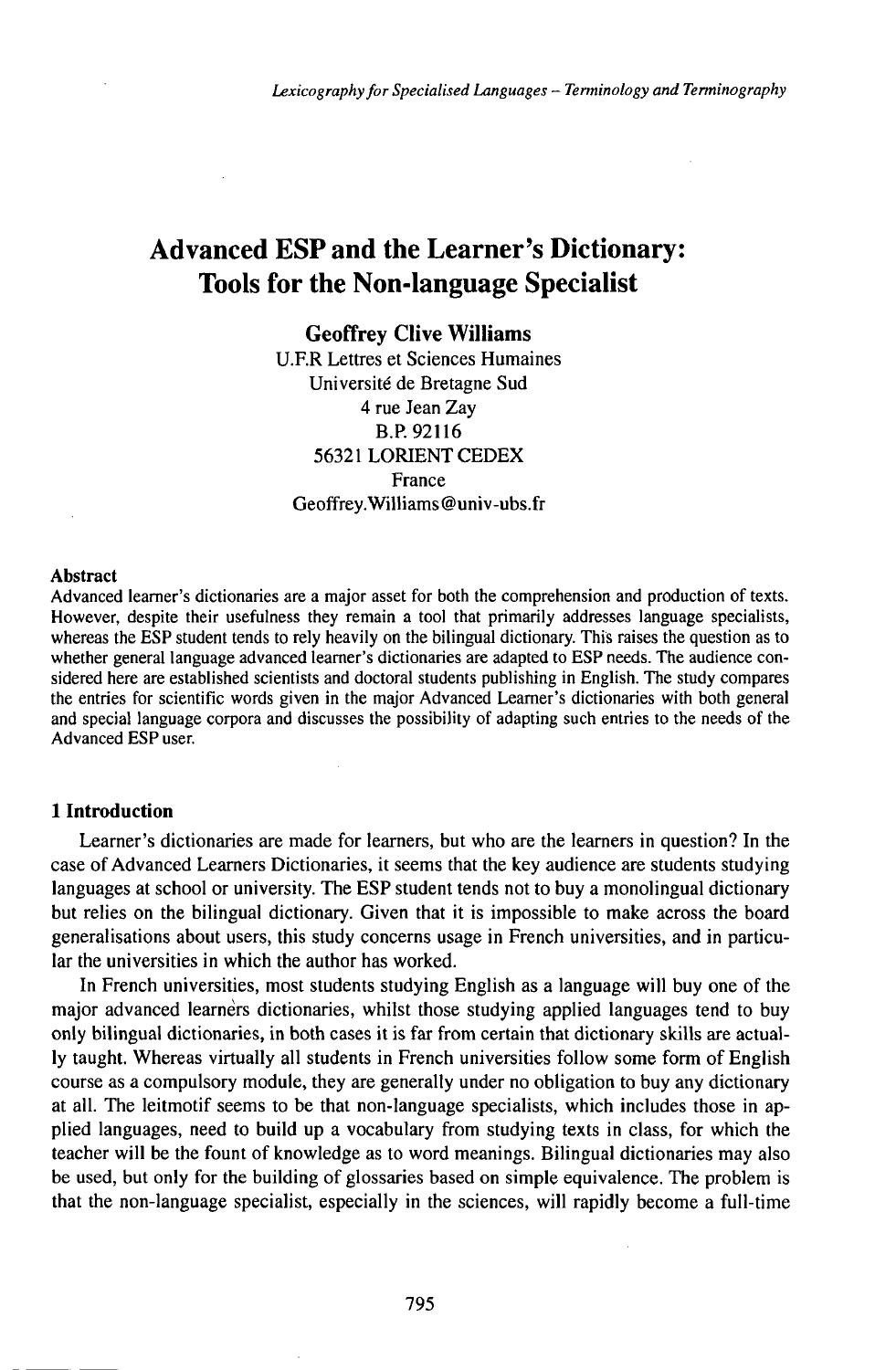language user as the world of research requires the reading and production of highly specialised texts in English. The lack of dictionary skills and a reliance on simple equivalence often leads to some very odd formulations and a blind faith in automatic translation. One obvious solution would seem to be the introduction of greater language awareness through the use of advanced learners dictionaries, but this raises the question as to whether the content is adapted to the texts they are reading.

The needs of non-language specialist users are not ignored by the learners dictionaries, in the Oxford Advanced Learner's Dictionary (OALD), for example, we not only have a list of the 3000 keywords of general English, but also specialist lists of words from the world of art, science, business and finance. In this study, the Oxford Scientific 250 was taken as the point of departure. The aim of the study will be to compare usage of these words in three major learner's dictionaries, OALD and Collins COBUILD Advanced Learner's Dictionary (CCALD) and the MacMillan English Dictionary for Advanced Learners (MEDAL). The presence or absence of these words will then be investigated in a corpus of biological research articles to see to what extent the dictionary entries cover the senses found in the corpus. It is proposed that it should be possible to build a dictionary for advanced non-language specialist users by using more appropriate examples and, in some cases, expanding the definitional prototype to take in variations of use in specialised settings. In this paper, we shall restrict ourselves to a study of usage in the OALD with a comparison for a small number of words against the other two dictionaries and a special language corpus.

## **2 Oxford Scientific**

The Oxford Scientific 250 consists of 265 word-forms, given that it includes spelling variations, for example *fibre* and *fiber*, and related forms, as *genetic*, *genetically* and *genetics.* According to the OALD, these are the "most common words (apart from the Oxford 3000) in writing that deals with science subjects (physics, chemistry, biology etc.). Knowing these will help you understand texts about these subjects more easily" (R115).

Insofar as these are going to help the learner, it is natural that their specialised nature be signalled in the entries. Consequently, we have gone through each of the entries in OALD to see whether subject labels are provided and whether the scientific nature of the word is explicit or implicit in the definition or example. This has been done for all 265 entries, plus one, as there is possibly an error in that it seems more likely that 'rate' and not 'rat' is the scientific word to be known.

The scientific aspect may be shown explicitly or implicitly in the definition. The latter usually occurs if the word has a very general scientific usage and the scientific nature can be surmised from the text. For labelled words there is generally no example, the user is deemed to need to understand it, not reproduce it. In many cases, the examples come only from business contexts, which seems to show that the expected audience will be stronger in the area of applied languages than in the sciences.

What is apparent is a surprising degree of inconsistency with words that have a specialised usage being signalled in the individual entries, but not being on the list of scientific words. Conversely a number of words in the list have no subject label. Of the 266 word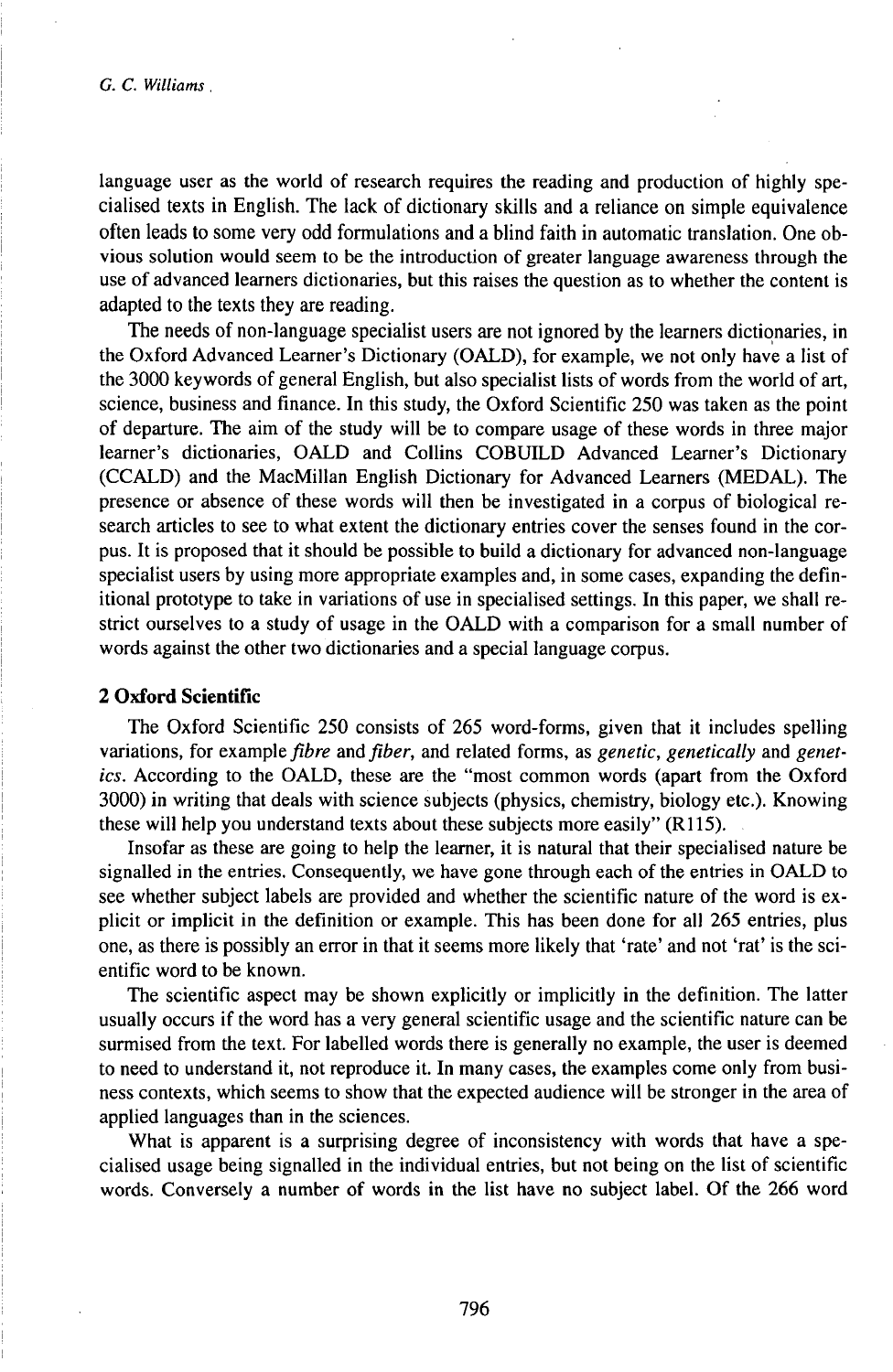forms listed, only 69 have a subject label. In-other cases the scientific usage is given implicitly or explicitly in either the definition or the example, but 58 have no indication of a specialised status at all, which makes it difficult for the learner to see why it is useful to 'know' such words. The naming of sciences is also variable. It does seem odd that geology should be in the list, but not biology, whereas both are defined in the dictionary. In other cases, when a paradigm exists only part of the paradigm is indicated for specialised usage. For example, although the paradigm *gravity* includes *gravity, gravitation, gravitational,* only the adjective carries a usage note, and it is not in the Oxford list.

In order to map these inconsistencies it is necessary to map all the entries and also to compare with other dictionaries. This is the subject of research, but the aim here is not to present a full discussion of science subject labels in these dictionaries, but to look at a number of words that are in the list and a some that are not and to compare usage with that of a specialised context.

## **3 Specialised Usage**

All the modern learner dictionaries are corpus-based, that is to say based on general language reference corpora. The aim of the reference corpus is to give a representative picture of the language at a given time. This means covering a wide variety of genres so as to give a balanced coverage. Consequently, sciences and technical fields are represented as genres rather than by field. It is obviously not possible to cover all areas of science equally and to attempt to do so would be to enter the area of special languages, which is beyond the brief of the reference corpus. Consequently only a very superficial coverage of scientific usage can be obtained and, until a broad based comparative corpus of special languages is built, it will not be possible to fully appreciate what is general scientific usage as opposed to specialised usage. However, it remains interesting to see how the usage reflected in a learner's dictionary differs from what might be found in a more specialised context.

The BIVEG corpus consists of texts from the field of plant biology. It was originally built as the source material for an experimental dictionary in the field of parasitic plant biology (Williams 2002). It is far from representative of science in general, or even plant biology, but, given its highly specialised nature, it is a useful point of comparison against which to check the Oxford scientific 250.

Of the 266 word forms from the list, 195 appeared more than 3 times in the corpus. Fifty eight of these were amongst those with a subject label in the OALD, 85 of the remainder had a scientific usage demonstrated in either the definition or the example. This can mean that either these are very general uses, or that the coverage of semi-technical language is rather good. Amongst the words that did not occur at all in the corpus, only 6 had specific subject labels, and none of these came from biology. If we look at the 58 with subject labels, 12 were labelled as coming from the field of biology, 5 from chemistry, 7 computing, <sup>1</sup> geology, 3 geometry, 4 mathematics, <sup>1</sup> medical, <sup>1</sup> phonetics, and 8 physics. A further 14 came under the general heading of 'technical'. Two others had a variety of attached subject labels; in the case of 'matrix' none of the labels or definitions covered what might be termed biological, whereas 'vector' carried a label for biology and therefore joins the biology grouping. This clearly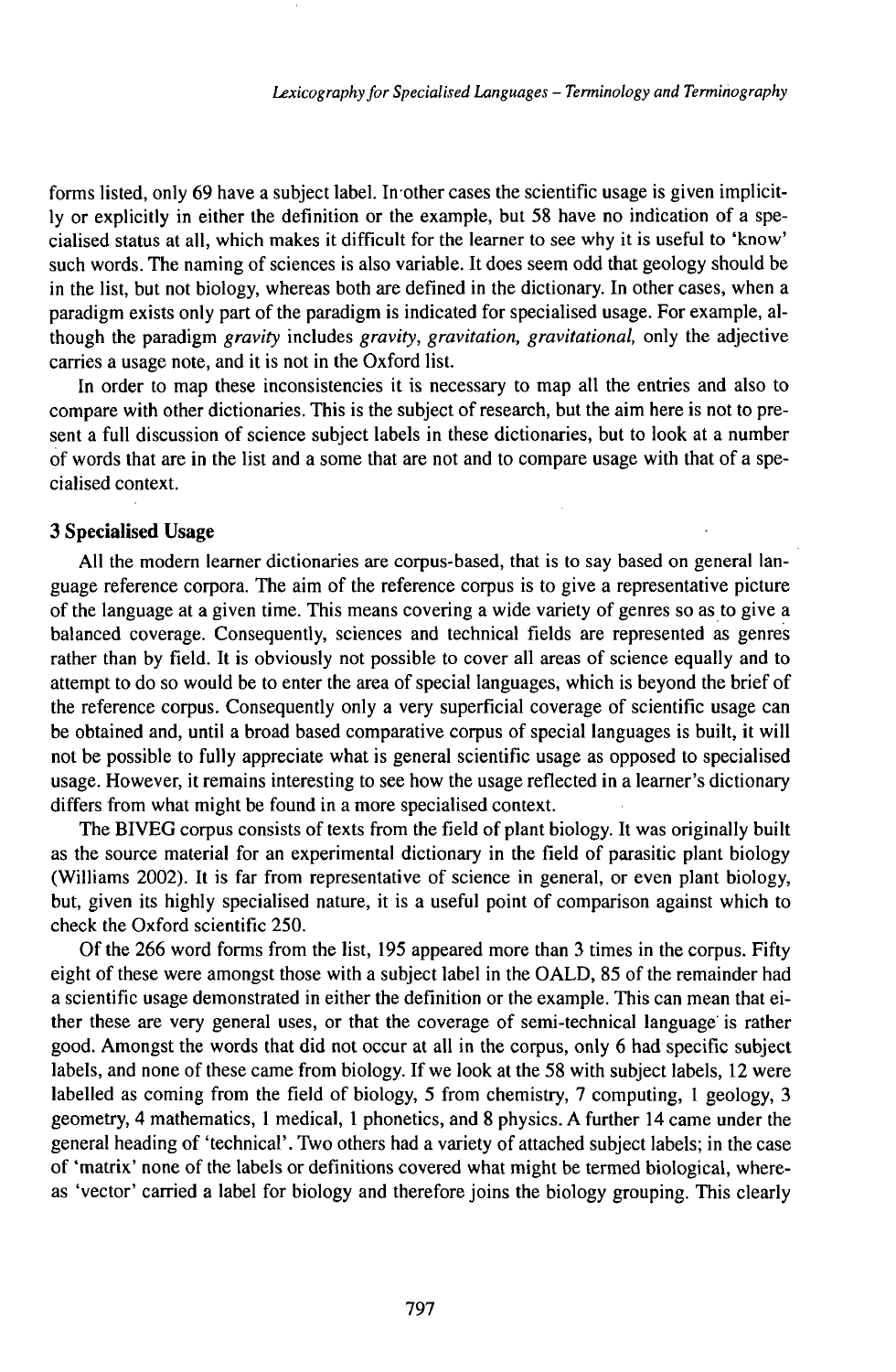displays the multidisciplinary nature of science. The label 'phonetics' does not, however, show the influence of the language sciences as 'cluster' is used in the more general sense of a group of similar things. In order to go deeper it would be necessary to look closely at each different word in context, but this will be the subject of another article. In this study, I want to take just a small number of words amongst those present, and not, to see how the definitions compare across dictionaries and with the corpus.

The most frequent words with labels show clearly the nature of the corpus; these are 'gene', DNA, sequence and enzyme. DNA is labelled chemistry, whilst the others are attributed to biology. Instead of these, we shall look at the list alphabetically taking the letters a to  $c$  so as to compare the situation with two other dictionaries, the CCALD and MEDAL. This gives a list of 9 words, three of which are already labelled as biology and so will not be considered. The remaining six are: 'acute', 'array', 'axis', 'bond', 'clone', 'cluster' and 'compound'. Three other words not in the list will be dealt with in the next section, these are 'antibody', 'bank' and 'control'.

As table 1 shows the different dictionaries have different policies as to subject labels. The OALD is the most explicit for these words, in other cases the scientific meaning is displayed either explicitly or implicitly in the definition or example, in such cases the learner is expected to guess the meaning from the context. This should not be a problem for the advanced user. However, if we compare with the usage in BIVEG, the situation becomes more complex with the mapping from dictionary to contextual sense less clear.

|          | <b>OALD</b>      | <b>CCALD</b>           | <b>MEDAL</b>            |
|----------|------------------|------------------------|-------------------------|
| Acuté    | Germetrv         | Implicit in definition | Implicit in definition  |
| Arruv    | fechnical        | Technical              | General itsige          |
| Axis     | Geometry         | Implicit in definition | Explicit mathematics    |
| Bond     | <b>Chemistry</b> | lmolicit in example    | Science, chemistry      |
| Chester  | Plymetics        | General usage          | Technical               |
| Compound | . literari strv  | Chemistry              | Science,<br>, chemistry |

. Table 1. Comparison of subject labelling across three dictionaries.

Obviously the dictionary gives the more general sense; the reader must interpret following the context. In the case of 'acute' the geometrical definition refers to the angles of plant parts and is easily understandable as such. 'Array' takes the general rather than the technical sense given in the dictionaries as it refers to a collection of things. The use of the noun 'variety' in the OALD example helps with the BIVEG context. 'Axis' is used in the sense of a graph, again context words such as horizontal and vertical, which are also found in the scientific texts, assist in interpretation. 'Bond' and 'compound' do not present a difficulty as both are used in the chemistry sense labelled in all three dictionaries. However, in the case of 'cluster', even if we eliminate the phonetic sense, there remains the problem that the technical sense is not that used. The technical definition given in MEDAL refers to cluster as an event, whereas the sense used here is one of a group of things. The scientific use of this general sense is implied in both OALD and MEDAL through the definitions and examples, but not at all in CCALD.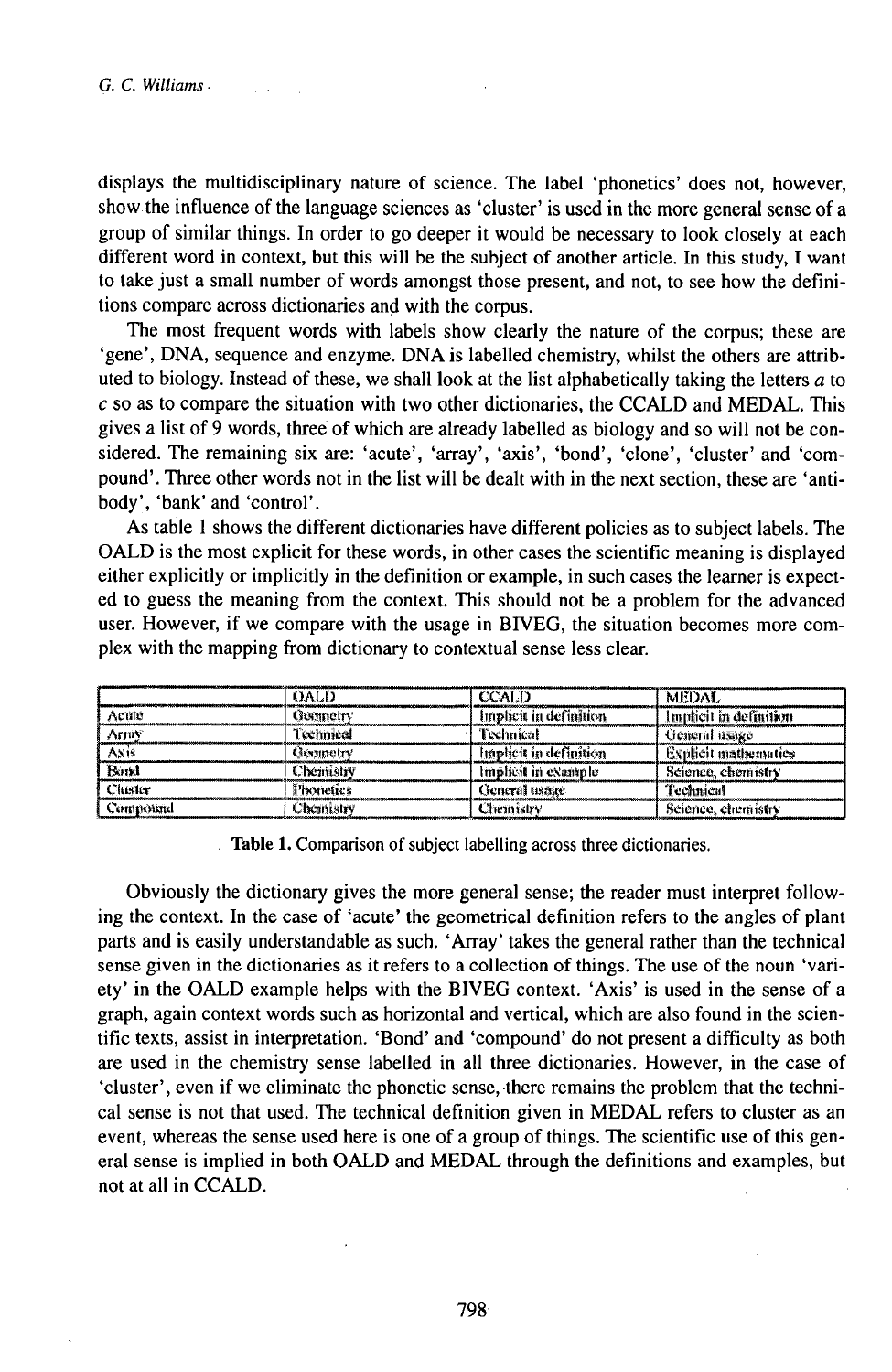What this small investigation shows is that subject labels must be used with care as in some scientific contexts it is the general sense, not the given technical meaning, which is used. In such cases, the user cannot really be said to 'know' the words as the scientific label is only partial. It is obvious that students in the sciences are going to find uses that go beyond the general language meanings found in the learner's dictionaries, quite apart from the specialised terminology that goes well beyond the brief of such dictionaries. However, it should be possible to build a more science-oriented learner's dictionary based on the successful models for general usage (Williams 2002), and also to broaden slightly the definitions for scientific usage in standard learner's dictionaries so as to better help students in this area. This is what I term 'tweaking the prototype'.

#### **4 Tweaking the prototype**

Prototypes have been in vogue for some time and their potential use in linguistics is well documented (Kleiber 1990, Taylor 1995). The model that seems to hold most relevance for the analysis of meaning in context is based on Wittgenstein's notion of family resemblance. It is this model that was used by Hanks (1994, 2000) to show how material extracted from corpora could be used to build definitional prototypes that could handle the problem of polysemy. As Hanks demonstrates with the word 'bank' (2000:209), both general and scientific usage can be catered for with a single prototype.

Given that many of the words used in scientific research contexts are not homonyms, but simply examples of specialised polysemy, they may not require an entirely new entry but simply a widening of either the definition, or the example. To overcome the problem of specialised polysemy the answer lies using Hank's prototype definition, in which case a specialised usage will only require an extension, or slight tweaking, of the prototype. This can be seen with the word 'bank'.

According to Hanks  $(2000: 209)$  the prototype for bank contains a number of characteristics, a bank:

- is an institution
- is a large building
- for storage
- for safekeeping
- of finance/money
- carries out transactions
- consists of a staff of people

This prototype, it is claimed, can easily handle scientific variants, such as *sperm banks,* where the notion of safeguarding something for future use can be activated. The definitions given in the learner's dictionaries reflect this in that the following definitions are found

• OALD - an amount of sth that is collected; <sup>a</sup> place where sth is stored ready for use: <sup>a</sup> bank of knowledge *a blood/sperm bank*

• MEDAL - <sup>a</sup> store of something that is available for use when it is needed: *<sup>a</sup> blood/ gene/sperm/organ bank*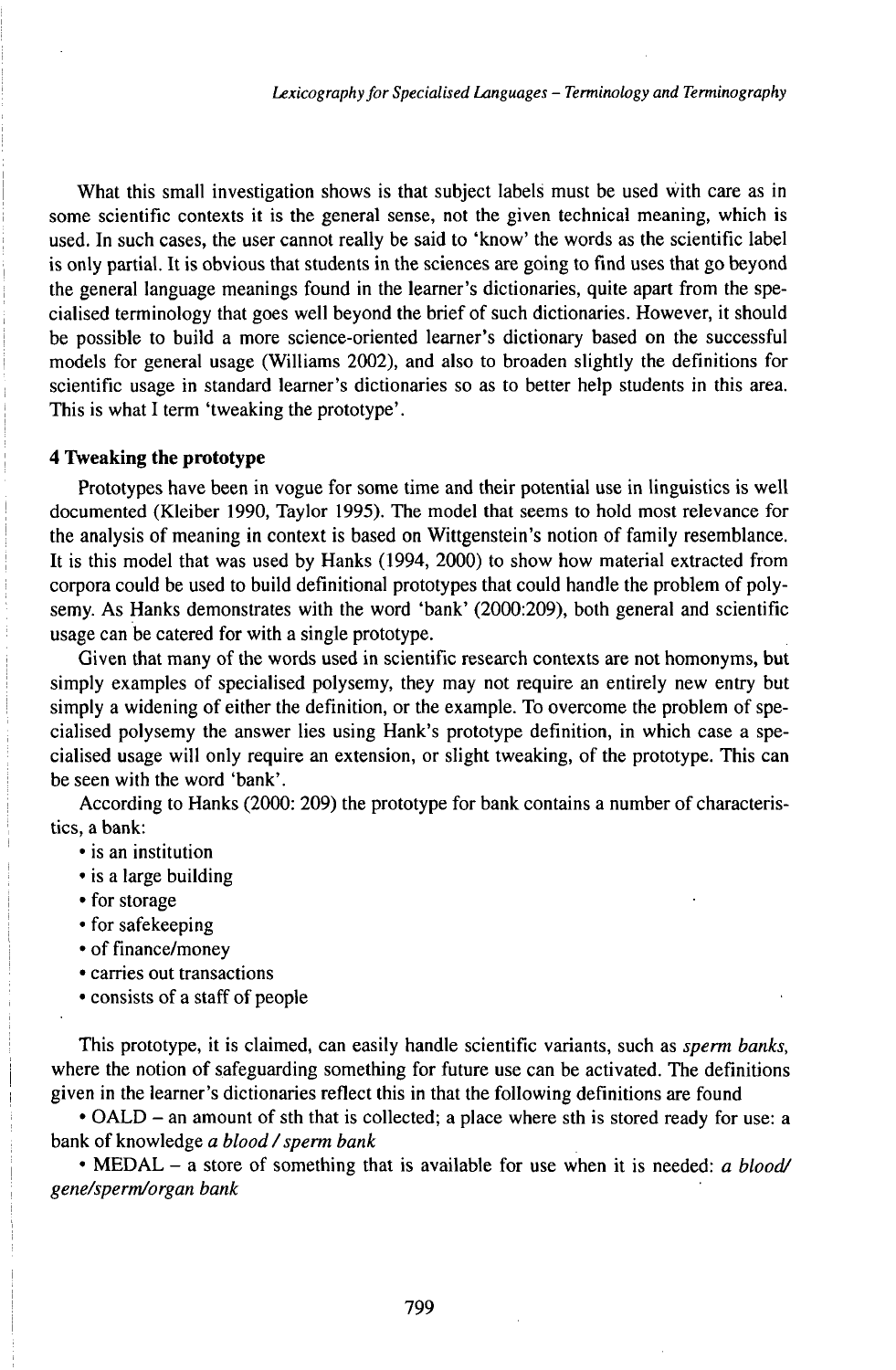However, concordance lines from the BIVEG corpus reveal two uses of bank; clone bank and seed bank. Concordances for 'clone bank' show that the prototype can be easily applied. The situation for 'seed bank' is different in that a seed bank is not something that is voluntarily stored, but a reserve of seeds that builds up naturally in the soil and which can be activated by natural conditions at a later date. In the case of weeds, this is far from being a good thing, hence the gardeners adage of "one year's weed, seven years seed". To overcome this an extra line indicating 'a reserve of something' can be added the prototype, which then becomes pertinent. The change is a small one, but essential to the correct understanding of 'bank' in this context. Such an extension would consolidate the prototype and be as valid in the general as in the technical environment.

The situation is different with a more specialised term as 'antibody'. As can be seen below (table 2), the three dictionaries agree on what these are, but do not feel the need to signal them as scientific. This does seem odd as some very general language words are signalled for a scientific use, whereas a blatantly technical term is not. The problem for the biology student in this case is that the reader may well come across plant antibodies, something which goes against the established prototype. However, in this case only a specialised learner's dictionary would need the extended definition in which mention of artificially introduced antibodies are part of biological research techniques.

| <b>OALD</b>  | a substance that the body produces in the blood to fight disease, or as a reaction when certain substances<br>are put into the body.                                                   |
|--------------|----------------------------------------------------------------------------------------------------------------------------------------------------------------------------------------|
| <b>CCALD</b> | Antibodies are substances which a person's or an animal's body produces in their blood in order to<br>destroy substances which carry disease.                                          |
| <b>MEDAL</b> | a substance that your body produces in your blood to fight illnesses and infections. Antibodies are an<br>important part of the immune system that protects your body against disease. |

#### Table 2. Definitions for 'antibody'

'Control' is another word with a distinct scientific usage that is not in the Oxford 250. It is, however, clearly signalled in both OALD and MEDAL as having a particular scientific usage. Only CCALD does not signal this. In OALD, the term gets the mention 'in experiment' and with a 'technical' subject label, in MEDAL, it is signalled as 'in scientific tests'. Both dictionaries give a clear definition with an example. This is fine for general usage, but the definition would need enlarging in the specialised learner's dictionary so as to take in to account other uses of 'control' in science. These are variations on the general noun and verb uses, but to be usable in scientific writing a wider variety of specialised contexts of use would be needed.

What is true for this word must be true of numerous other forms of scientific usage, which means that rather than reworking dictionaries and terminologies to present so-called scientific usage it is possible to simply adapt resources by resorting to specialised corpora, which in themselves will enrich the general language prototypes.

# 5 Conclusion

What role then do these word lists play? Are they designed to help non-scientists understand popular science or to help scientists gain a greater awareness of language? The answer